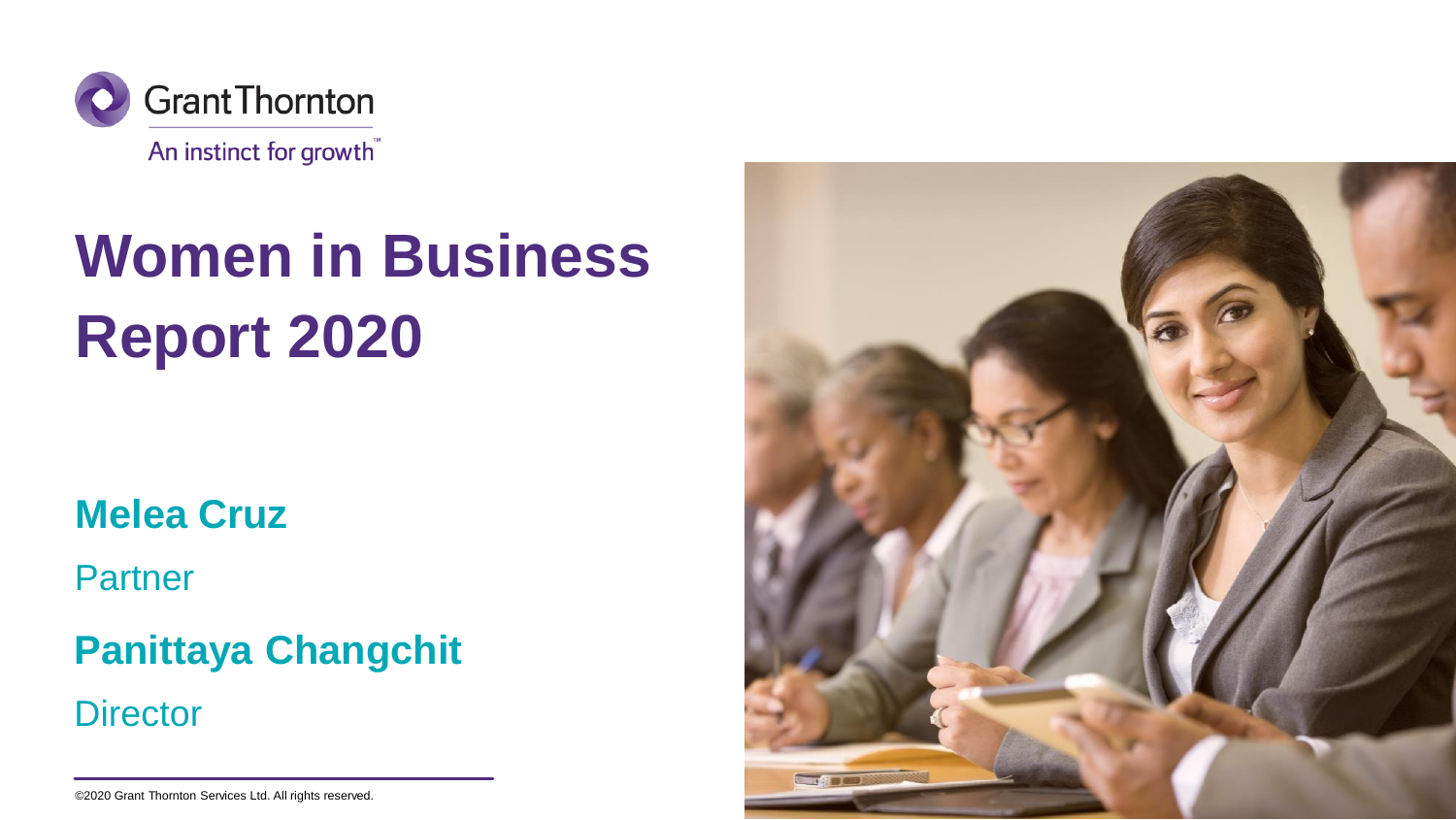## **About Grant Thornton**



**Grant Thornton** is one of the world's leading organisations of independent assurance, tax and advisory firms helping dynamic organisations unlock their potential for growth by providing meaningful, forward looking advice. More than 56,000 Grant Thornton people across over 143 countries, are focused on making a difference to the clients, colleagues and the communities in which we live and work.

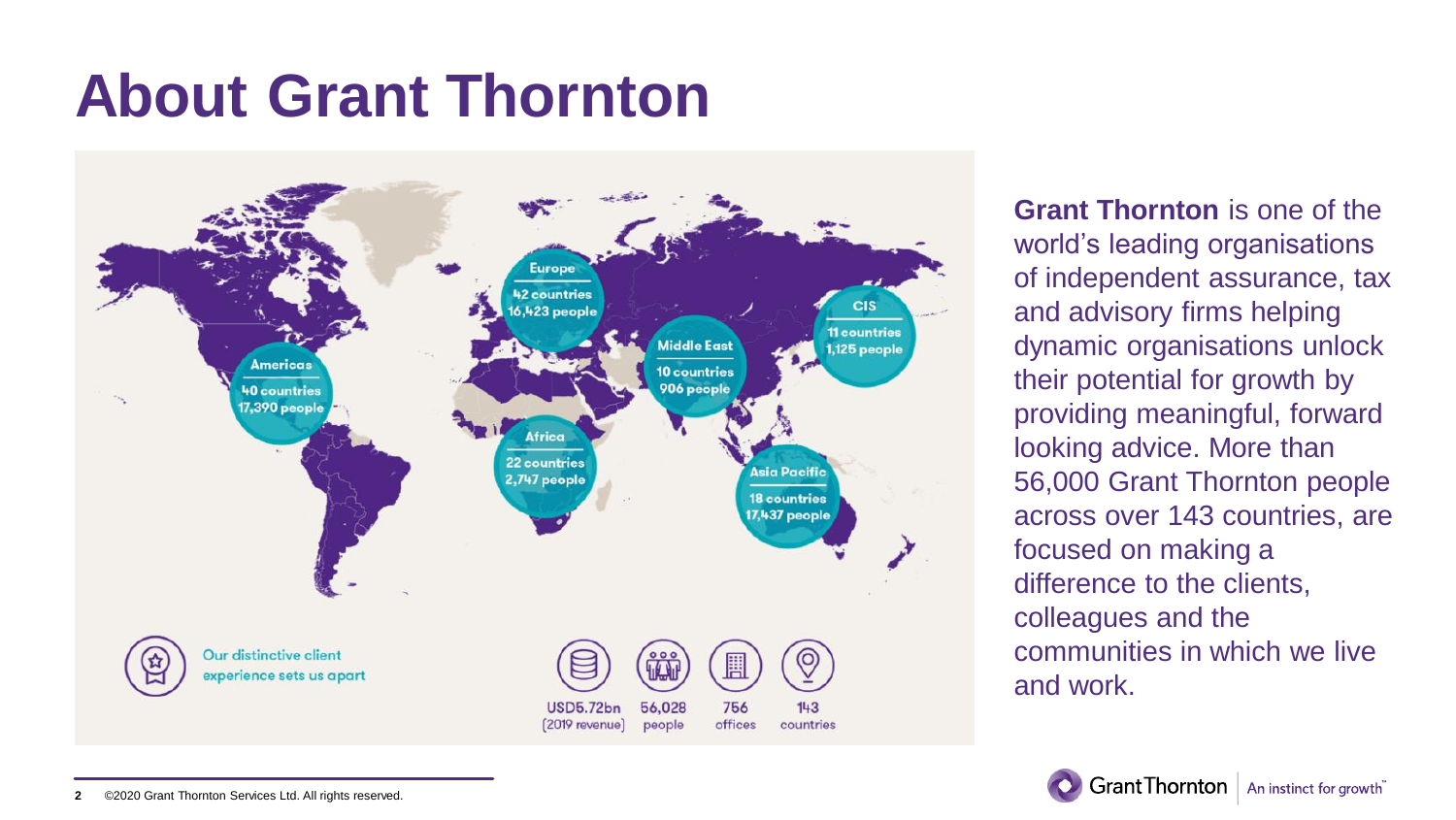## **About Grant Thornton Thailand**

**15%** average annual growth rate in the past 5 years

Dono<br>Do **14** partners



**Grant Thornton (Thailand)** is a leading advisory firm with more than 270 experts who provide professional business consultancy on audit, tax, advisory, business consulting, talent acquisition management and other services enhancing our clients' success. We provide integrated knowledge and skills, including the linkage and access to our global Grant Thornton network. We focus on our clients' goals and achievement, including value added services, good relationship and teams, marking Grant Thornton as the leading consultancy firm for truly business growth. For further information, please visit [www.grantthornton.co.th](http://www.grantthornton.co.th/)

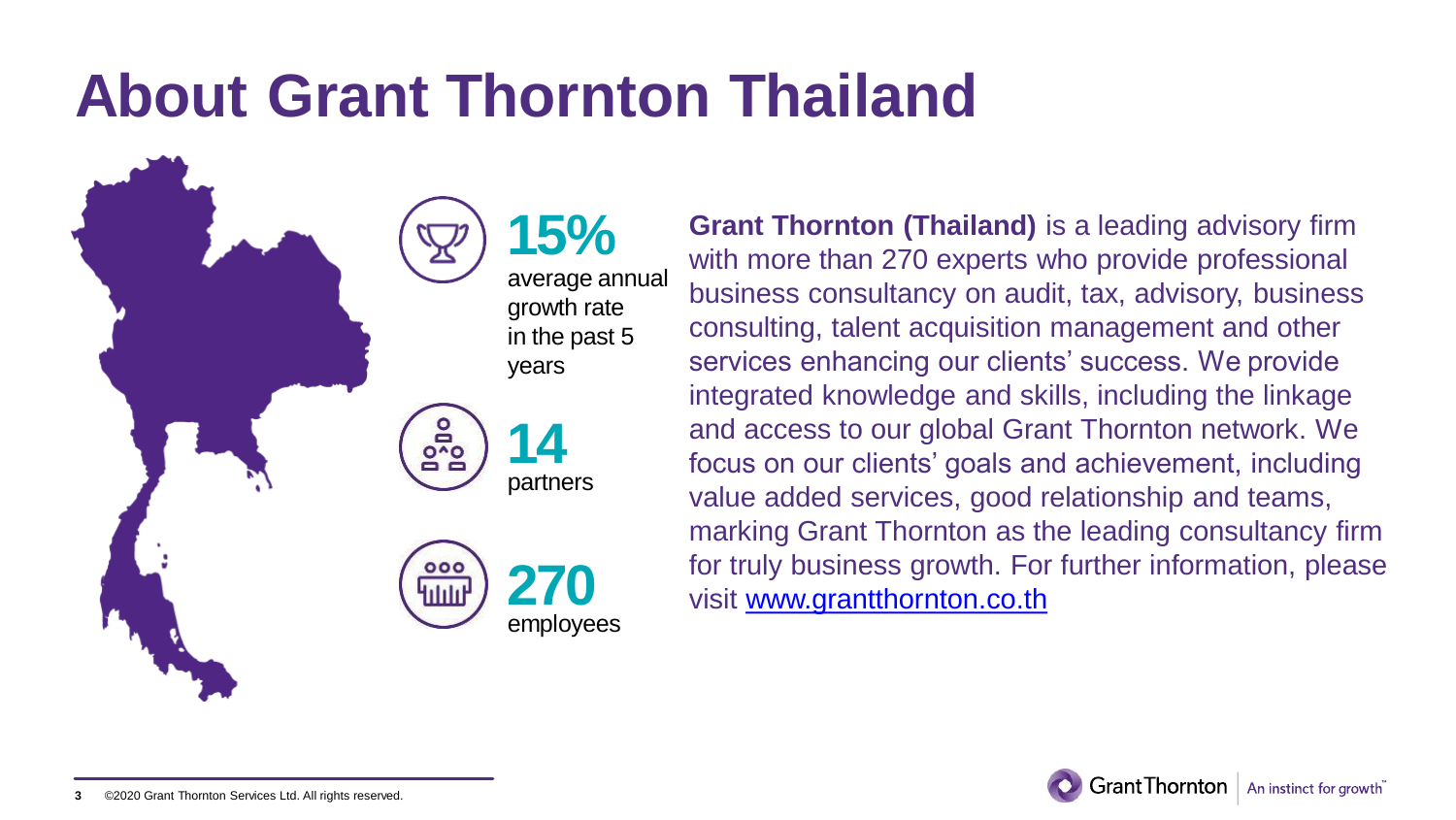## **About Women in Business report**

Data for the Women in Business report is taken from Grant Thornton's International Business Report (IBR) - a survey of both listed and privately held businesses. Launched in 1992, the IBR now provides insight into the views and expectations of around 5,000 businesses across 32 economies. Fieldwork is undertaken on a biannual basis. The data for this release is from interviews conducted in October and November 2019.





An instinct for growth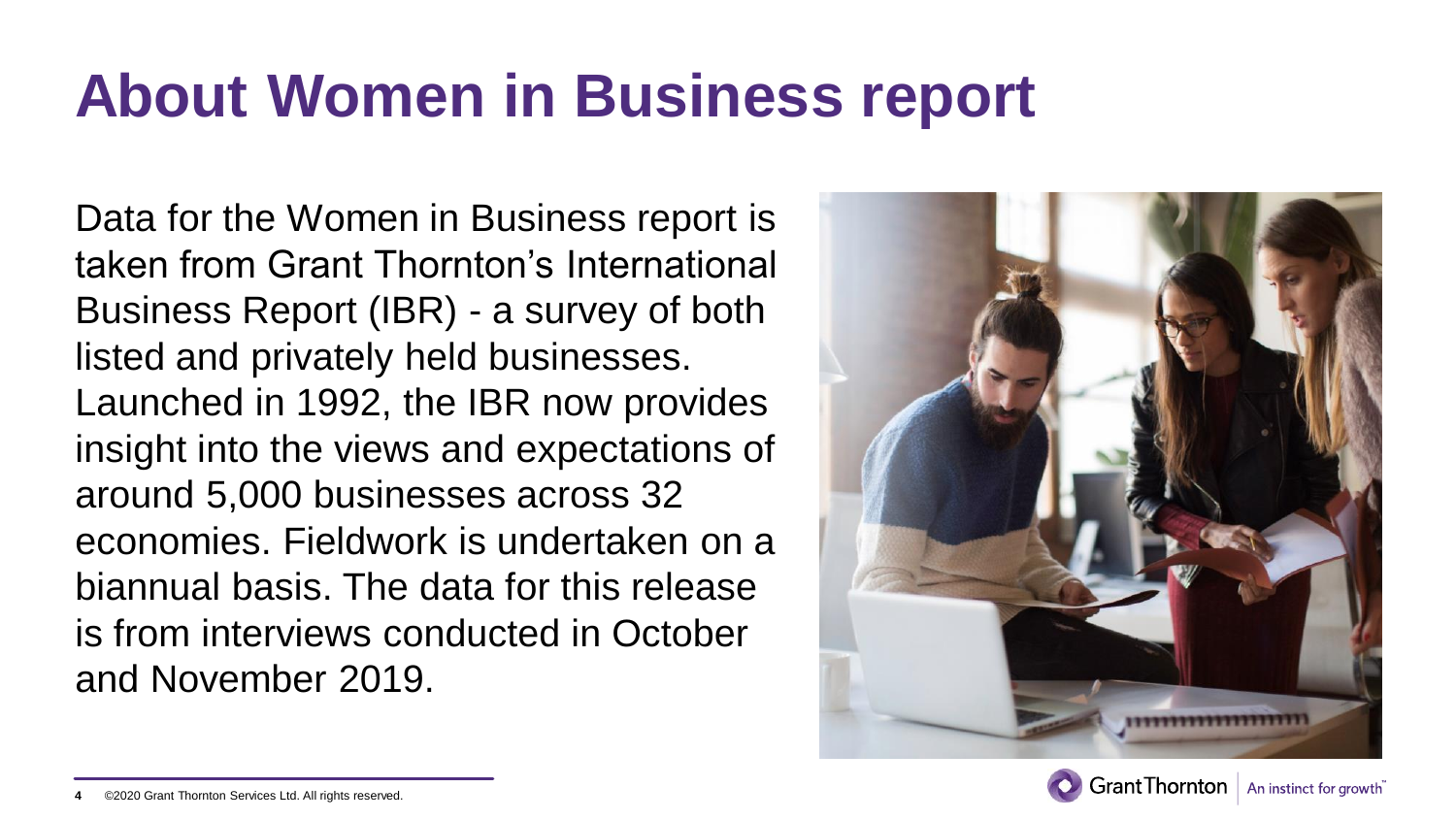### **% of senior management positions held by women across key markets**



- **Asia-Pacific (APAC): Australia, India, Japan, China (mainland), Indonesia, Malaysia, New Zealand, Philippines, Singapore, Thailand**
- **Developed APAC: Australia, Japan, New Zealand, Singapore**
- **Emerging APAC: China (mainland), India, Indonesia, Malaysia, Philippines, Thailand**

Grant Thornton | An instinct for growth

<sup>©2020</sup> Grant Thornton Services Ltd. All rights reserved.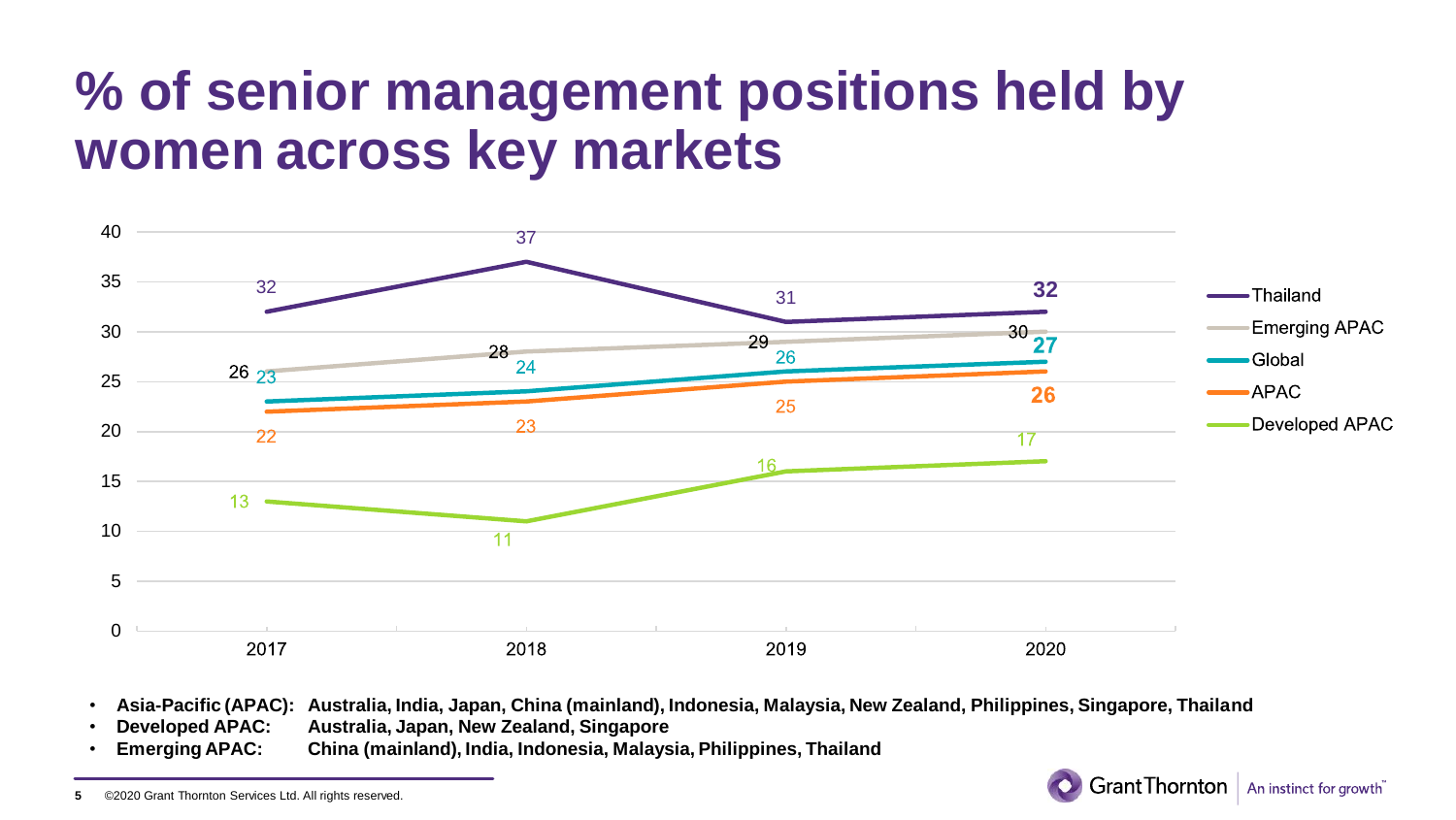### **% of businesses having at least one woman in senior management**



- **Asia-Pacific (APAC): Australia, India, Japan, China (mainland), Indonesia, Malaysia, New Zealand, Philippines, Singapore, Thailand**
- **Developed APAC: Australia, Japan, New Zealand, Singapore**
- **Emerging APAC: China (mainland), India, Indonesia, Malaysia, Philippines, Thailand**



<sup>©2020</sup> Grant Thornton Services Ltd. All rights reserved.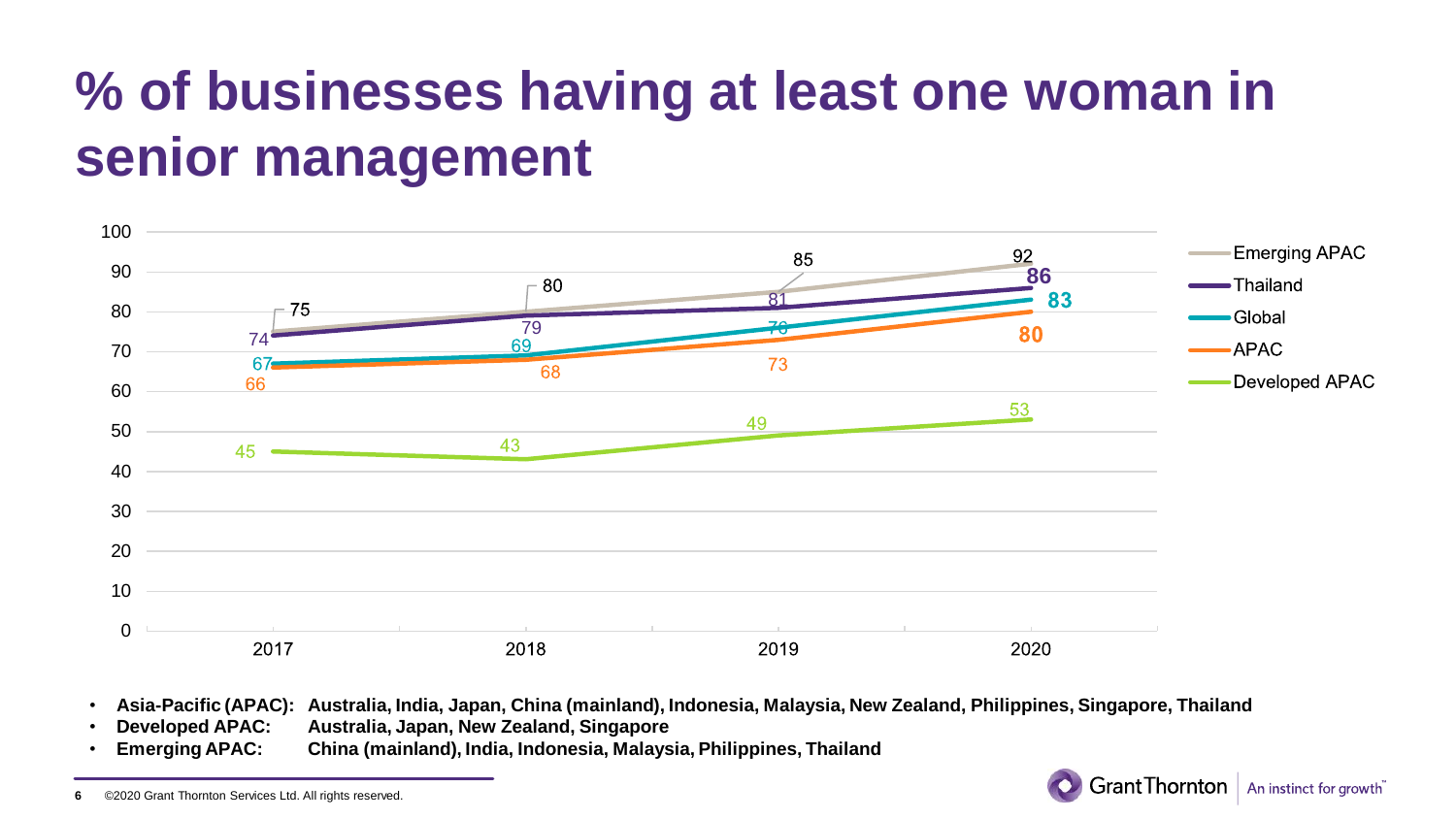## **Leadership roles held by women in Thailand**



### **24%of CEO in Thailand**

held by women



### **13%of CEO in APAC**

held by women



#### **43%**

Chief Finance Officer (CFO)

**24%**

Chief Executive Officer (CEO)/Managing Director

**23%**

Human Resources Director

**22%** Chief Operating Officer (COO)

**19%** Chief Marketing Officer (CMO)

**16%** Chief Information Officer (CIO)

**13%**

Sales Director

**6%** Corporate Controller

**2%** Partner

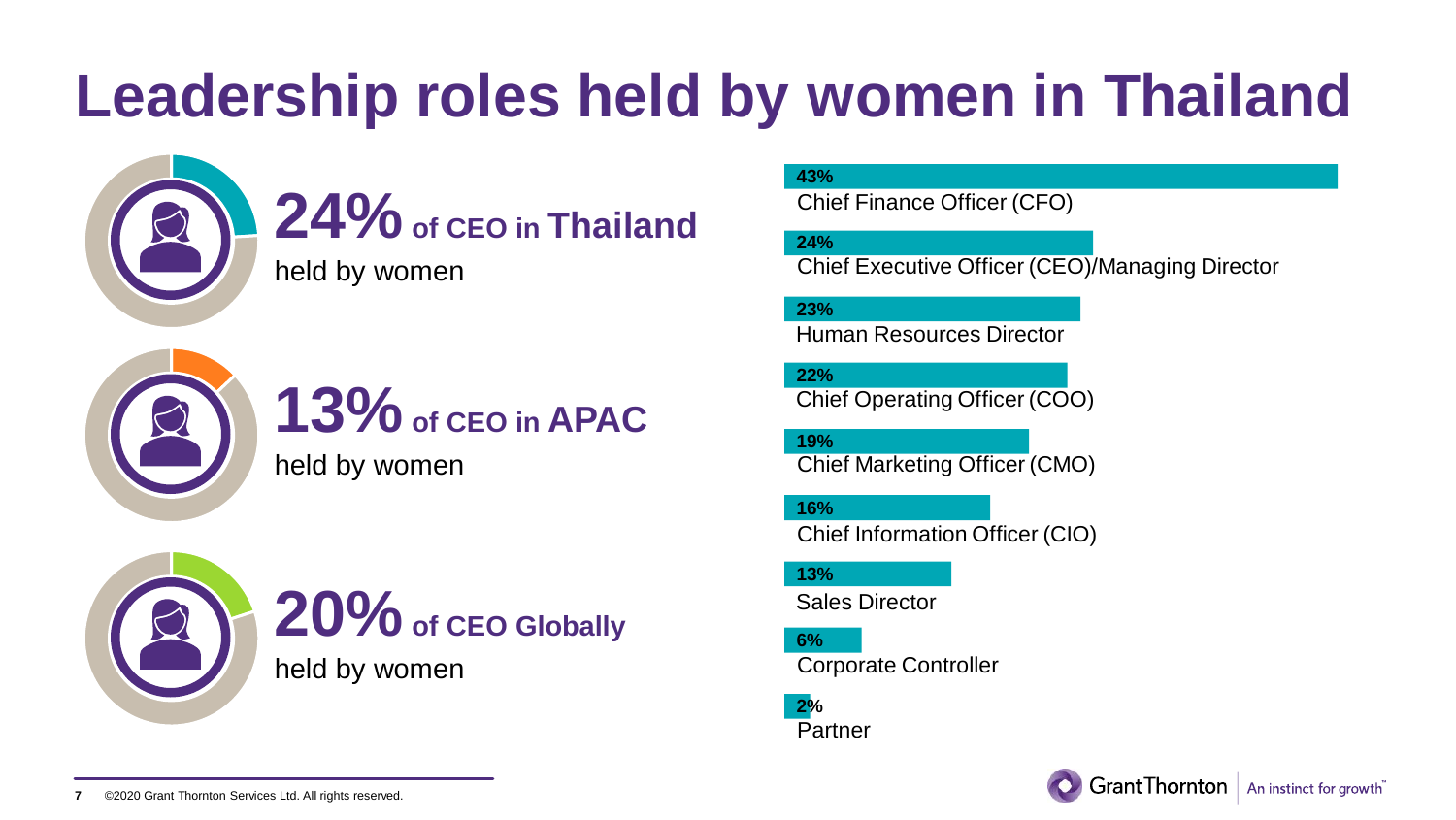## **% of businesses having actions to promote gender diversity across key markets**



**69% of business in Thailand**

having action to promote gender diversity



### **81% of business in Asia Pacific**

having action to promote gender diversity



### **78% of business Globally**

having action to promote gender diversity

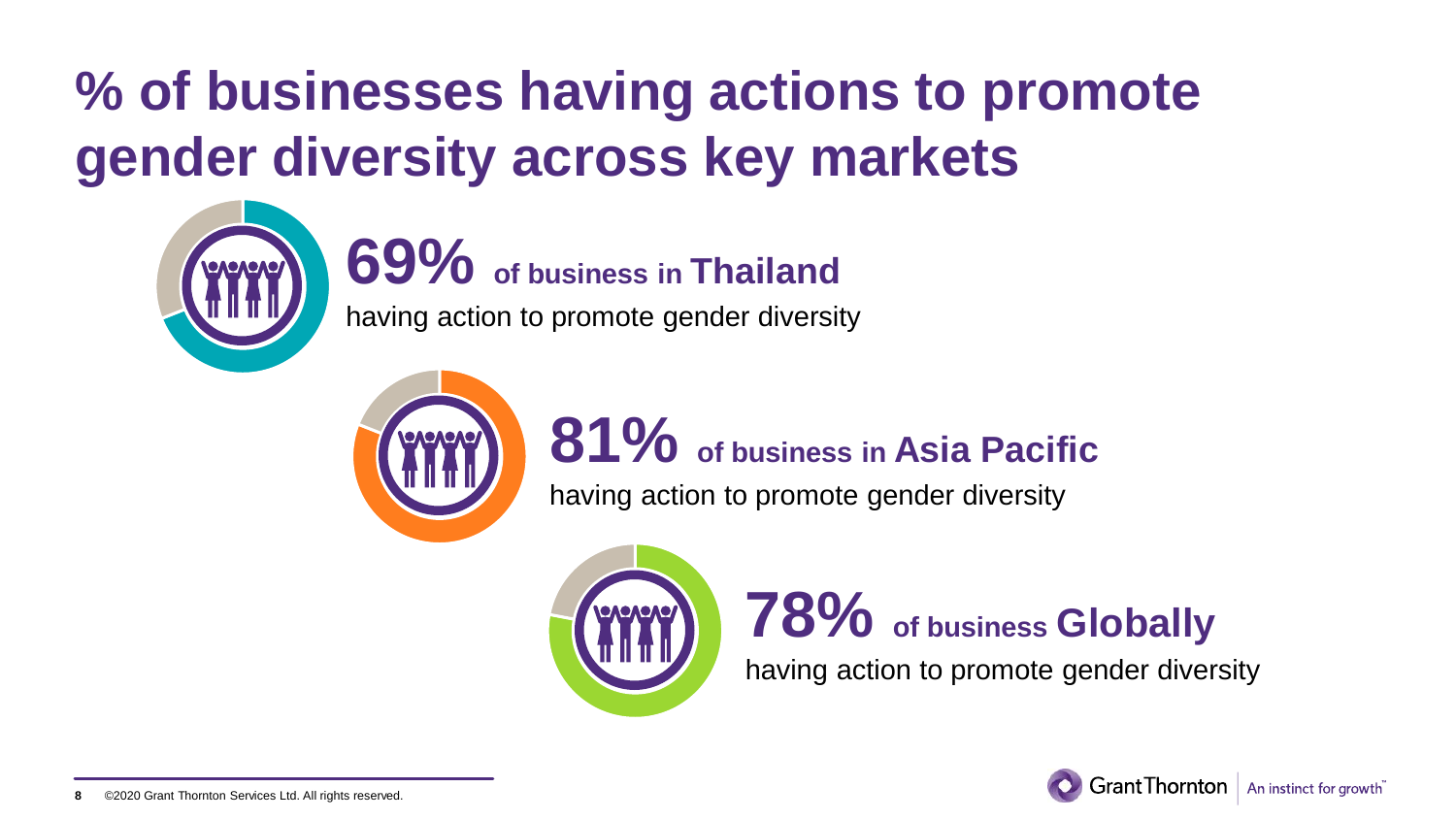### **Actions to promote gender diversity being taken in Thailand**

#### **35%**

Enabling flexible working

#### **34%**

Creating an inclusive culture

#### **31%**

Ensuring equal access to developmental work opportunities

#### **25%**

Reviewing recruitment approaches

#### **22%**

Linking senior management reward to progress on gender balance targets

#### **22%**

Setting targets/quotas for gender balance at leadership levels

#### **17%**

Providing mentoring and coaching

#### **13%**

Offering unconscious bias training

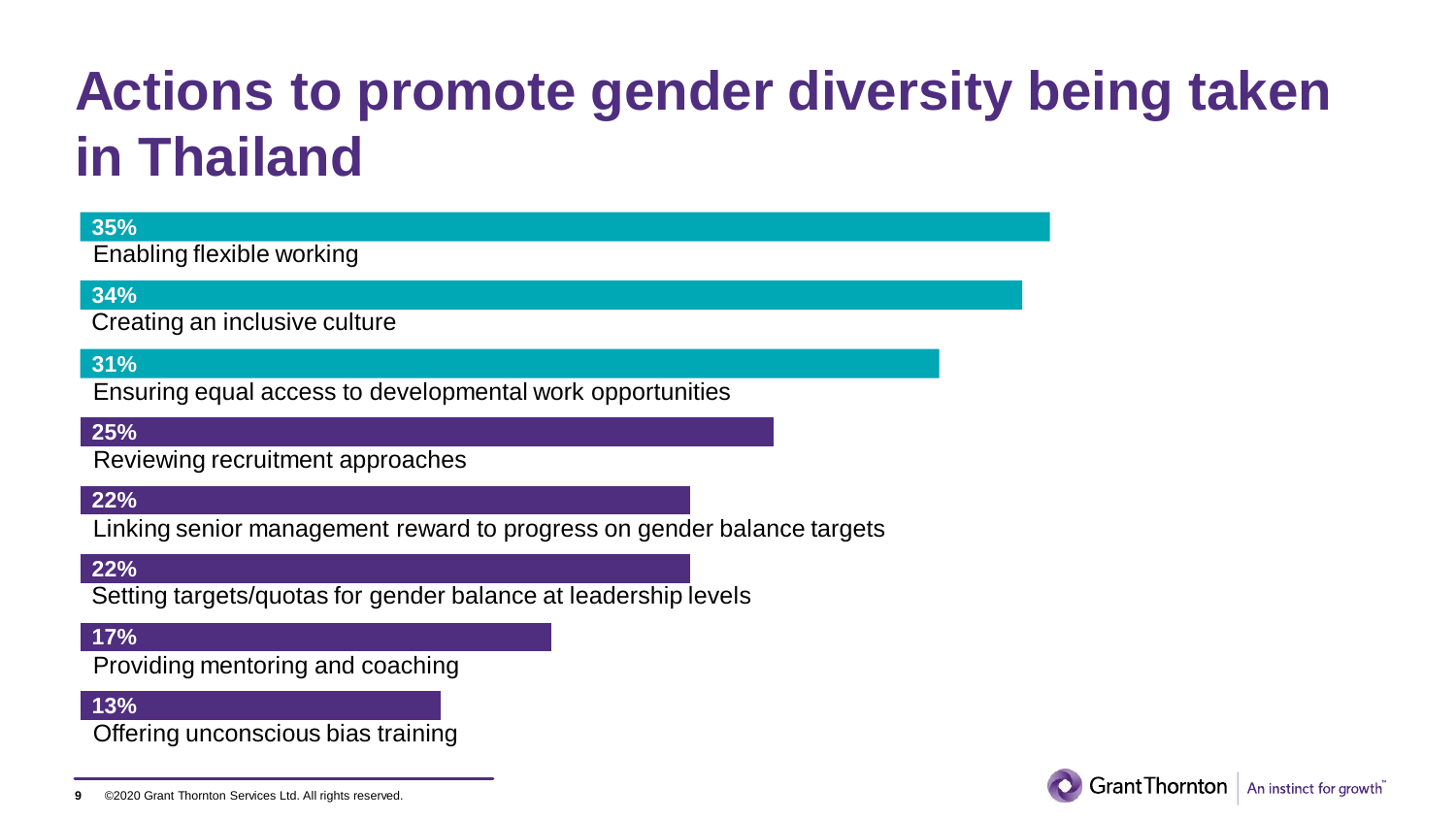## **Thailand's Gender Gap Index measured by the World Economic Forum in 2020**



*Source: World Economic Forum's Global Gender Gap Report 2020*

©2020 Grant Thornton Services Ltd. All rights reserved. **10**

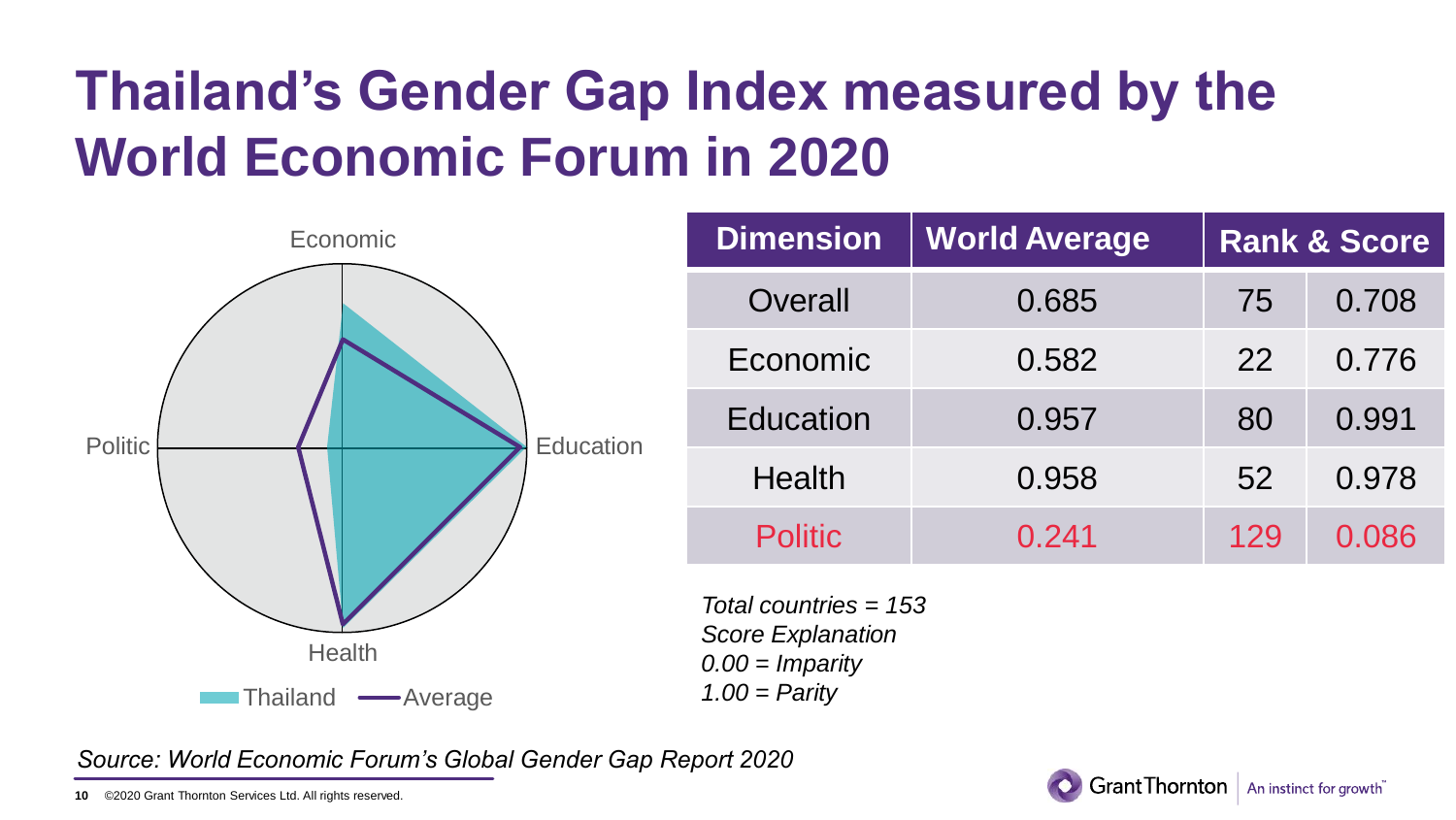## **Women in parliament in January 2020**





of 500 members of parliament in the Lower House.





*\*The information based on Inter-Parliamentary Union*

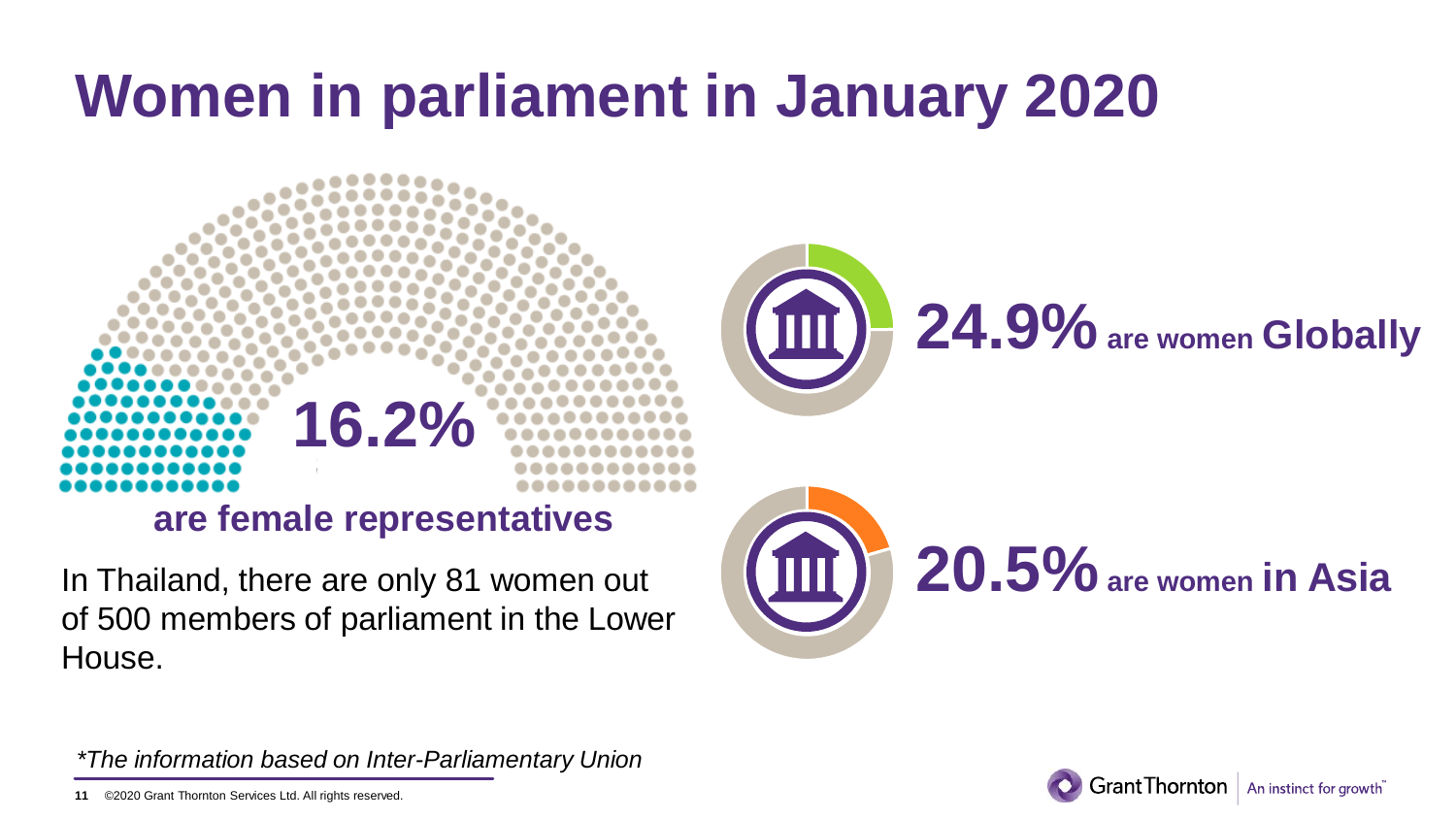## **Women in other institutions in January 2020**



**8.6%of Thailand's cabinet are women.**

3 female ministers out of total 35 ministers



## **10.4%of Thailand's senators are women.**

26 female senators out of total 250 senators



# **1.3%of Thailand's governor are women.**

Only 1 female governor out of total 77 governors.